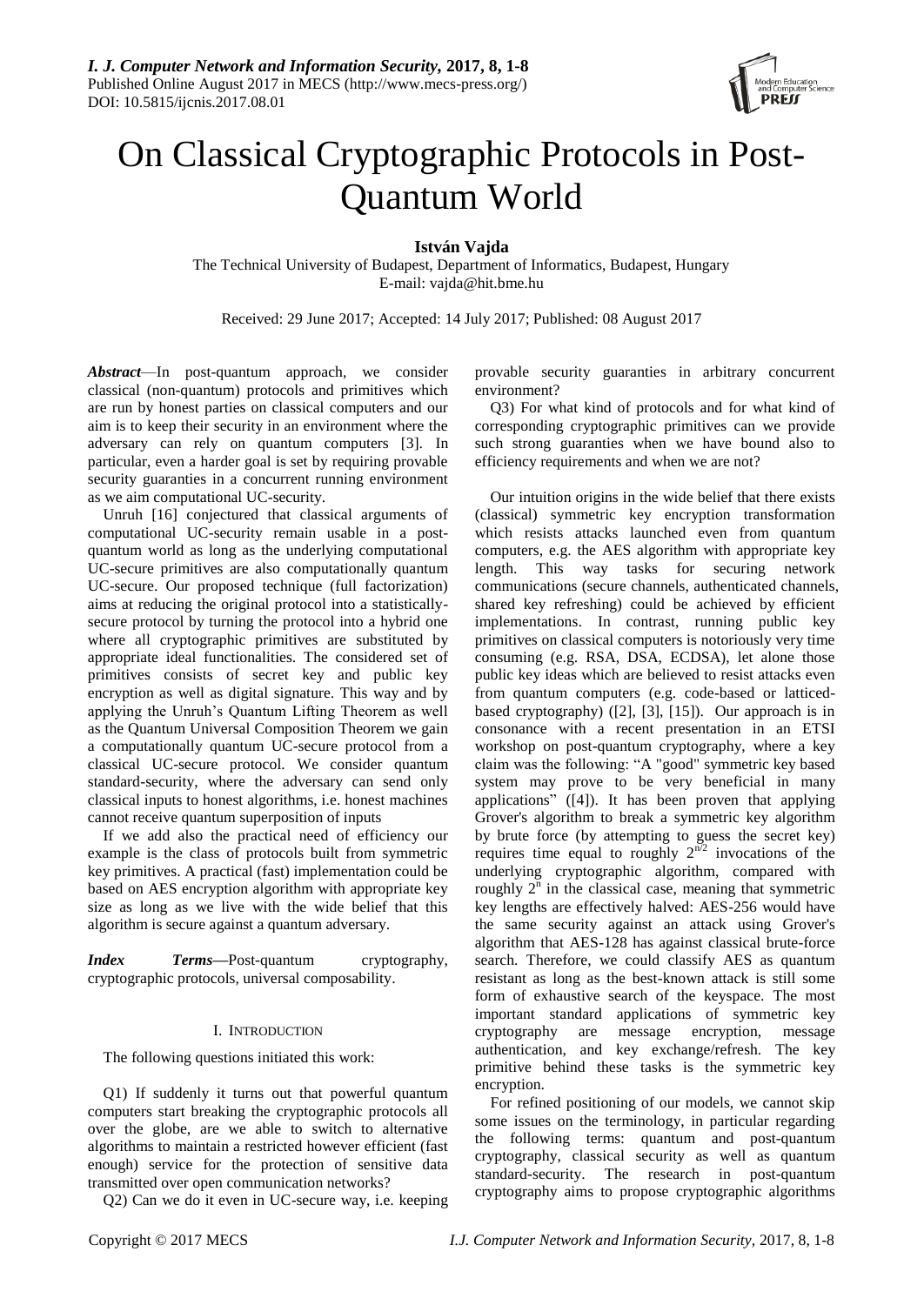that are not efficiently breakable by an adversary using [quantum computers.](http://en.wikipedia.org/wiki/Quantum_computer) In post-quantum approach, we consider classical (non-quantum) protocols and primitives which are run by honest parties on classical computers. Post-quantum cryptography is unrelated to [quantum](http://en.wikipedia.org/wiki/Quantum_cryptography)  [cryptography,](http://en.wikipedia.org/wiki/Quantum_cryptography) where the latter refers to building cryptographic algorithms using quantum phenomena, i.e. where not only the adversary but also the honest parties rely on quantum computation and communication ([9],  $[10]$ ). In the terminology of M. Zhandry  $[19]$ ,  $[20]$  we consider (quantum) standard-security, where the adversary can send only classical inputs to honest algorithms, i.e. honest machines cannot receive quantum superposition of inputs. We will call an algorithm quantum-secure if its security holds against polynomialtime quantum adversary, except when we want to distinguish clearly the computational and the statistical (unconditional) quantum security. Furthermore, we will use attribute classical for computational (non-quantum) case.

In this paper we will treat all three questions posed in the beginning of the chapter and based on previous researches we propose a technique which leads to positive answers.

The structure of the paper is the following. Section 2 presents an outline of the approach. Section 3 contains our main propositions (Proposition 1, Proposition 2) regarding the approach. The case of quantum standardsecure symmetric key primitives and protocols are considered in Section 4, where examples are also presented. Summary concludes the work in Section 5.

The structure of the paper is the following. Section 2 contains related works. In Section 3 we give an outline of our approach. In Section 4 we present our main propositions (Proposition 1, Proposition 2) regarding the approach. Quantum standard-secure symmetric key primitives and protocols are considered in Section 5, where examples are also presented. Section 6 concludes the work.

#### II. RELATED WORKS

Our proposed technique we call full factorization. We start from a protocol which is classical UC-secure. Our first step aims to obtain a statistically-secure hybrid protocol one where all cryptographic primitives are substituted by appropriate ideal functionalities. Hence, we apply the Unruh's Quantum Lifting Theorem and Quantum Universal Composition Theorem [16] to arrive at a computationally quantum UC-secure protocol. The ideal functionalities for the considered primitives are the following: for symmetric key encryption, public key encryption and digital signature we refer to the models in [13], [7] and [14], respectively.

With the aim of exploring the set of achievable cryptographic tasks in post-quantum world, the closest work to ours is ([12]), which provides existence theorems. It studies the existence of two-party protocols which are UC-secure in the presence of quantum adversaries. Their

main result states that under the assumption of the existence of quantum secure pseudorandom generator (PRG) as well as the existence of special quantum semantic secure dense public-key cryptosystem, there exists nontrivial classical protocol which UC-realizes any well-formed two-party functionality in the ZK-hybrid model, in the presence static quantum adversary. Our approach is more pragmatic: we consider also the problem of efficiently implementable protocols which are fast enough for standard usage and at the same time provably secure in post-quantum world. We are interested in concrete protocols rather than in the existence of them. We assume stronger adversary by allowing also adaptive corruption. Furthermore, we are interested in protocols built from scratch in contrary to the cited result with hybrid protocols, hybrid in a core protocol, the zero knowledge. These two works are common in the technical framework in large, when both rely on the UCframework by Canetti-Unruh. In particular, we will follow the approach of hybrid protocols according to Unruh's Universal Composition Theorem ([16]). As for the standard- and quantum-UC-framework we will apply Canetti's and Unruh's modeling assumptions, general notions and definitions without formally repeating those below and in this respect, we refer the readers to their works ([6], [16]).

In cases when we are not restricted by efficiency requirements we would like to extend beyond pure symmetric key protocols. A related work on classical protocols is the UCSA (Universally Composable Symbolic Analysis) approach of Canetti-Herzog [7]. UCSA approach aims to simplify the UC-assessment of protocols. For so-called *simple protocols*, the corresponding hybrid protocol is turned into a Dolev-Yao style symbolic protocol. This class of protocols uses only one type of primitives, which is the public key encryption. Informally, a protocol is simple if there are two roles (initiator, responder) and these roles are programs written in a programming language defined in [7]. In this language, the atomic elements are party identifiers, public encryption and secret decryption keys and random challenges (nonces). The set of commands (operations) are pairing (and separation), generation of random element, encryption, decryption, communication (sending, receiving, output) as well as the "if-then-else" operation. When generating the symbolic version of the protocol, the variables of the program are interpreted as elements from symbolic message algebra, where the rules are counterparts of the operations within the protocol. An equivalent but easier symbolic analysis can be carried out instead of the computational one. The application examples in [7] cover the tasks of mutual authentication and key exchange. Paper [14] extended the set of primitives with the digital signature primitive. Compared to the UCSA, we impose weaker assumptions on the protocols, at the cost of remaining within the computational analysis approach. The Dolev-Yao algebra is free, meaning that no two distinct symbols represent the same (real) message. For example, this freeness condition implies the exclusion of commutative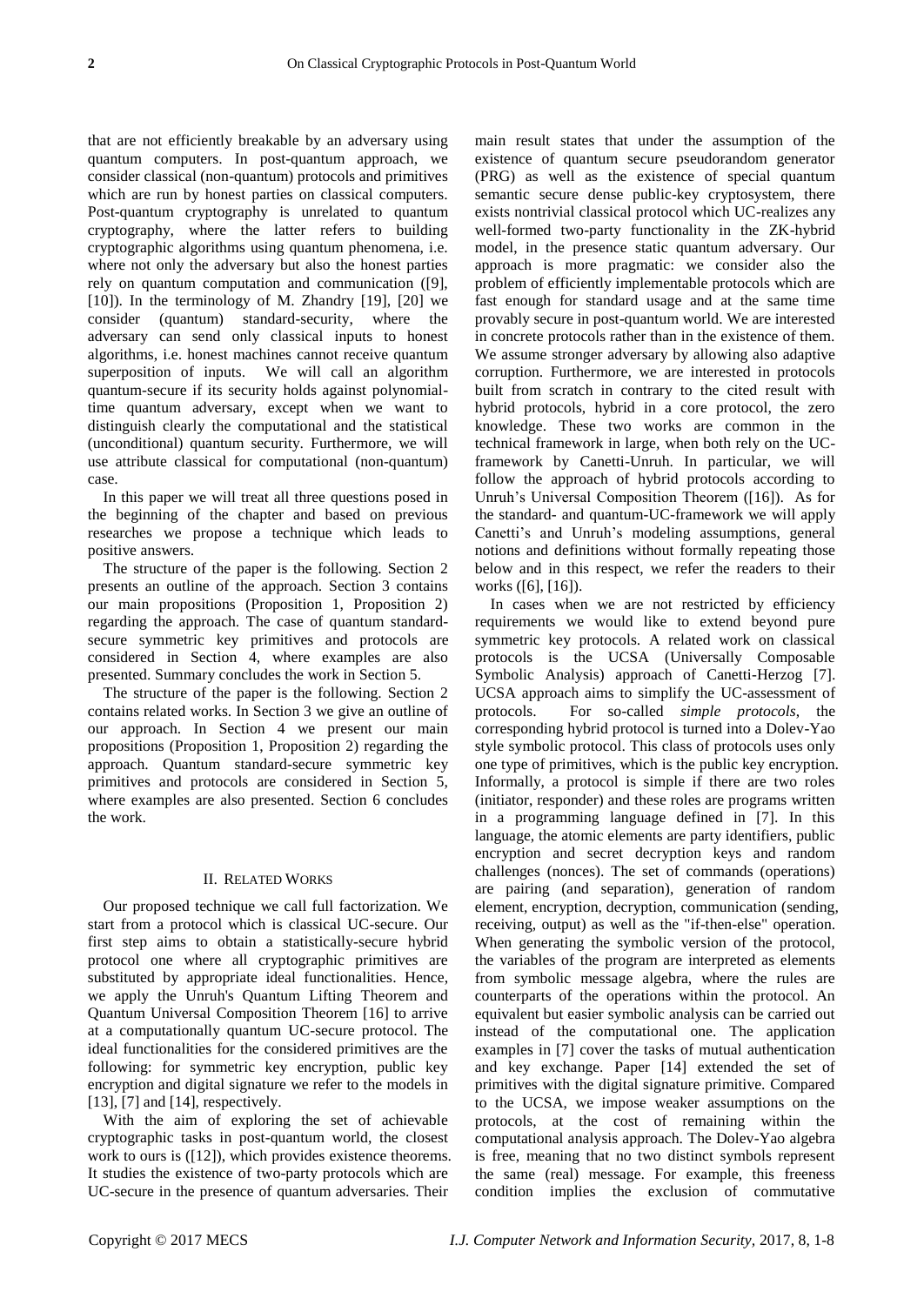operations within the considered protocols. In our approach, we are not restricted by such algebraic constraints. Nonetheless, the UCSA approach can be channeled naturally into the implementation of our approach for decreasing the complexity of the analysis in cases when the classical protocol is a simple protocol built from public key or digital signature primitives.

# III. OVERVIEW OF THE APPROACH

We consider classical (non-quantum) protocols and primitives which are run by honest parties on classical computers. We are interested in algorithms which are not efficiently breakable by an adversary using [quantum](http://en.wikipedia.org/wiki/Quantum_computer)  [computers.](http://en.wikipedia.org/wiki/Quantum_computer) The adversarial quantum computer communicates via classical (digital) links, i.e. its input and output are classical. In Figure 1 the real and the ideal system is shown according to the UC approach of Canetti [5]. Protocol machines  $P_i$ ,  $i=1,...,n$  are parties in protocol  $\pi$ . The ideal implementation of the considered cryptographic task is defined by ideal functionality *F*. The protocol machines and the ideal functionality is (classical) polynomial-time and communicate over classical communication channels. However the adversaries (real adversary *A* and ideal system adversary (simulator) *Sim*) and the interactive environment (distinguisher) *Z* run quantum-polynomial-time algorithm. Distinguisher *Z* outputs 1 or 0 if it decides on seeing the real and the ideal system via the total interface (dashed line), respectively.



Fig.1. The Real and the Ideal System (Upper and Lower Figure)

Protocol  $\pi$  classical-UC-emulates  $F$  if for any adversary *A* there exists a simulator *Sim* such that for all environments *Z* the difference of the probability that *Z* outputs 1 when it runs the real system and the probability

that *Z* outputs 1 when it runs the ideal system is negligible.

We will rely on the fundamental results of Canetti ([5], [6]) on classical UC-security as well as quantum-UC extensions of Unruh [16]. From the latter work we will apply Unruh's Quantum Lifting Theorem and Quantum Universal Composition Theorem [16]:

*Quantum Lifting Theorem* ([16], Th.15) Let  $\pi$  and  $\rho$  be classical protocols. Assume that protocol  $\pi$  statistically classical-UC-emulates protocol ρ. Then protocol  $π$ statistically quantum-UC-emulates protocol ρ.

*Quantum Universal Composition Theorem* ([16], Th.13): Let  $\varphi$ ,  $\rho$  and  $\sigma$  be quantum-polynomial time protocols. Assume that ρ quantum-UC-emulates φ. Then protocol  $\sigma^{\rho}$  quantum-UC-emulates φ-hybrid protocol  $\sigma^{\phi}$ . (Protocols φ and ρ are subroutines of the application protocol σ.)

We propose a hybrid protocol approach for designing UC-secure protocols in post-quantum world. First, we try to produce a statistically classical-UC-secure hybrid protocol. By the Quantum Lifting Theorem of Unruh, this hybrid protocol is also statistically quantum-UC-secure, consequently computationally quantum-UC-secure. If we can realize the ideal subroutines within this hybrid protocol by computationally quantum-UC-secure realizations then by Unruh's Quantum UC Theorem we arrive at a computationally quantum-UC-secure protocol.

Obviously, successful execution of the approach crucially depends on the success of the first step. Our intermediate goal of having a statistically classical-UCsecure hybrid protocol restricts the class of available protocols.

*Definition 1* (*class of considered protocols*): The atomic elements of the considered protocols are public identifiers of parties, locally generated random elements (nonces), public keys, secret keys and inputs to the protocol instance. The considered cryptographic primitives (public key encryption, secret key encryption, digital signature) carry out transformations on the concatenations of such atomic elements as well as previous outputs of transformations (ciphertexts, signatures). Protocol messages are concatenations of atomic elements and outputs of such transformations.

A protocol consists of the main algorithm which calls primitives as subroutines. The main algorithm receives the input from and sends the output to the calling layer. The main algorithm manages the run of the protocol: it sends inputs to the primitives (running as subroutines); generates protocol messages where it uses also the outputs of the primitives; transmits messages between parties. We do factorization along cryptographic primitives and substitute them with corresponding ideal functionalities such a way that the resulted hybrid protocol can be simulated with statistical accuracy. If we expurgate all cryptographic constructs (represented by the primitives) from the main algorithm the success of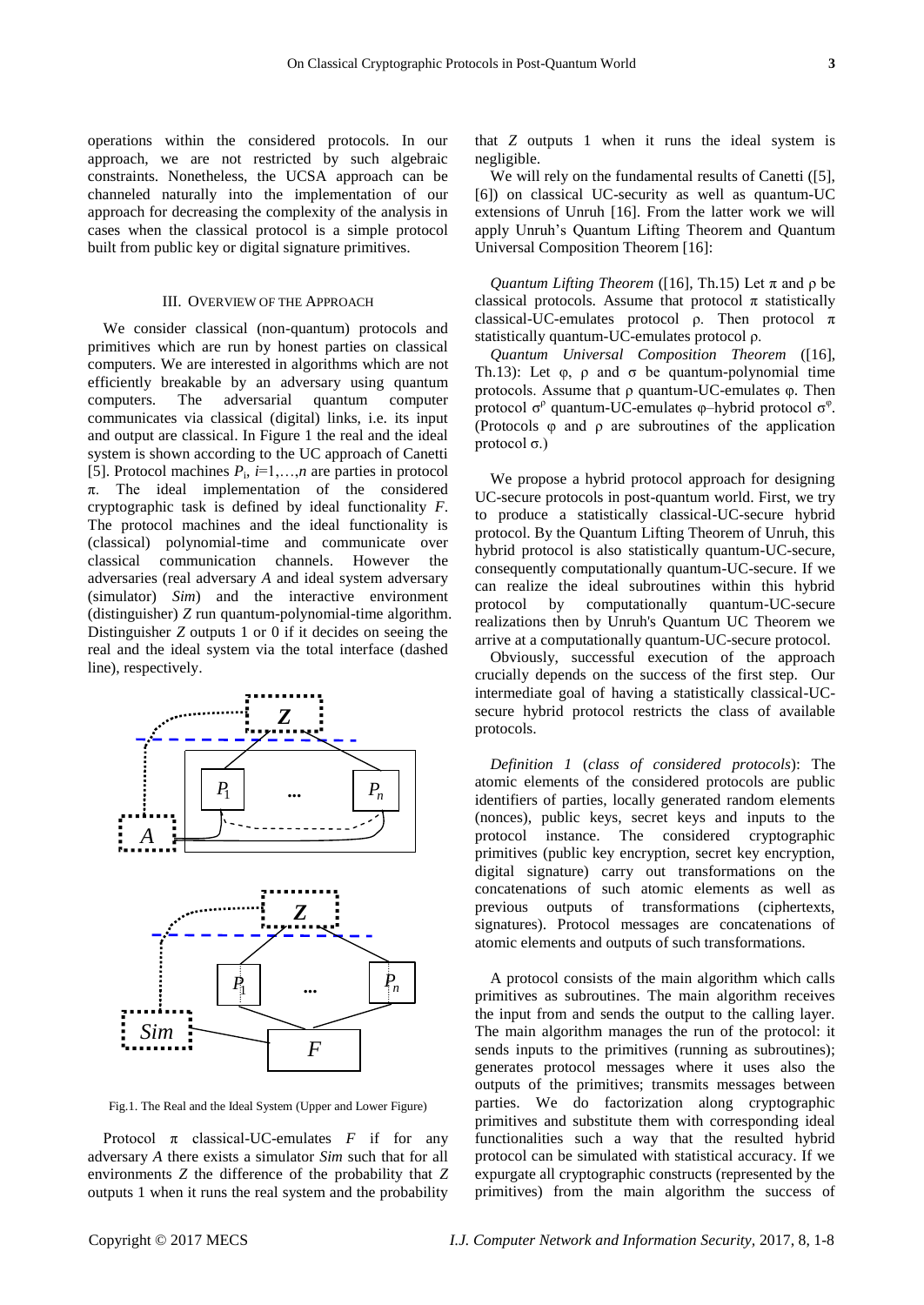simulation will depend on the (definition of the) ideal functionalities. Intuitively, the messages between the ideal functionalities and the adversary attacking the hybrid protocol should not have any element which cannot be simulated just relying on public information and local randomness by the side of the simulator.

*Definition 2* (*fully factorable protocol*): We assume a hybrid protocol  $\sigma^{\varphi_1 \dots \varphi_n}$ , where we have factored out all cryptographic primitives into corresponding ideal functionalities  $\varphi_1...\varphi_n$ , such that the hybrid protocol can be simulated within the corresponding ideal system with statistical accuracy relying just on public information and fresh random elements. For short reference, we will call such protocols (fully) factorable.

The steps of the analysis will be the following:

- 1) σ φ 1 …φ <sup>n</sup> statistically classical UC-emulates *G* (Proposition 1 in Sec. 3)
- 2)  $\sigma^{\varphi}$ <sup>1</sup>  $\cdots$ <sup>6</sup><sub>n</sub> statistically quantum UC-emulates *G* (Quantum Lifting Theorem, QLT)
- 3)  $\sigma^{\varphi_1 \cdots \varphi_n}$  (computationally) quantum UC-emulates *G* (Corollary to QLT)
- 4) ρ quantum UC-emulates φ (assumption)
- 5)  $\sigma_{1}^{\rho_{1}^{\rho_{1}^{\rho_{0}}}}$  quantum UC-emulates  $\sigma_{1}^{\rho_{1}^{\rho_{1}^{\rho_{0}}}}$  (Quantum UC Theorem)

1-5) → 6)  $σ<sup>ρ</sup><sub>1</sub>...ρ<sub>n</sub>$  quantum UC-emulates G (Proposition 2 in Sec. 3)

When arguing about the quantum security of symmetric key protocols we will make the following assumption which is more or less "standard" throughout the literature:

*Assumption 1*: There exists quantum standard-secure PRG.

# IV. FULLY FACTORIZED HYBRID PROTOCOLS AND QUANTUM SECURITY

When we look at the description of a protocol which is hybrid in a cryptographic primitive (say in public encryption primitive) the original real transformations are substituted by the ideal one. For instance, a row within the protocol

$$
A \to B: A, E_{pkB}(m)
$$

becomes

$$
A \to B: A, E_{pkB}(m^*)
$$

where message m\* is fixed (and known even by the adversary).

We assume that all primitives are substituted by their ideal version. We will consider the ideal functionalities of the following cryptographic primitives: symmetric key encryption [13], public key encryption [7] and digital signature [14]. We wish to arrive at the following conclusion: if these ideal functionalities are simulatable with statistical accuracy, then the hybrid of the protocol can be statistically (classical) UC-secure, i.e. fully factorable.

Our argument will be the following. The inputs of the considered transformations are message (payload), key (secret or public) and locally generated random elements. From these inputs, the message and the secret key may cause some trouble for the simulator. The message input will not cause simulation problem in cases if the message is substituted by a fixed message (by the functionality) or if the message is not private information. As for the secret key, if the secret key is known only by the ideal functionality (which ensures its ideal protection) then for the distinguishing party (environment/adversary) the secret key is an unknown random element from the space of keys. In such case, the secret key can be simulated by relying only on local randomness.

# *A. Unconditionally simulatable ideal functionalities*

*Public key encryption ideal functionality* [7]: The core step in the encryption functionality is the ideal hiding of the actual plaintext message from the adversary: a fixed plaintext message is encrypted and sent to the adversary. The encrypted dummy message produced by the ideal encryption subroutine can be simulated with statistical accuracy as only locally generated random elements are needed by the simulator. In case when the adversary corrupts the sending party, the usual rule is that the ideal functionality forwards the ciphertext generated by the adversary, consequently, a black box simulator is trivially able to produce statistically equivalent ciphertext.

*Secret key encryption ideal functionality* [13]: Here we refer to the ideal functionality of unauthenticated symmetric key encryption in [13, pp. 27-29]. The idea of dummy message encryption for ideal hiding of the message is similar to the case of public key encryption. Let  $E(k,r,m)$  denote the secret key encryption of message m with secret key k and one-time random element r (mapping *E*(., ., .) is deterministic). Now consider the simulation of the ideal encryption functionality. Algorithm *E* is known by the simulator. In the view of the distinguishing party, the secret key used by the functionality is a random sample from an a priori known distribution (typically uniform distribution over the field of secret keys).The simulator chooses an independent sample from this distribution. As a fixed message is encrypted and the simulator is able to generate random sample  $(k, r)$  with a distribution equal to the one used by the ideal functionality, it is able to simulate the ciphertext with statistical accuracy.

According to [13], IND-CCA2 secure encryption can provide (classical) UC-secure realization for their ideal functionality. By assuming the availability of quantum standard-secure PRG we can construct quantum standardsecure PRP (we return to this issue in the next chapter). Taking into account that PRP security implies IND-CCA2 security relying on quantum standard-secure PRP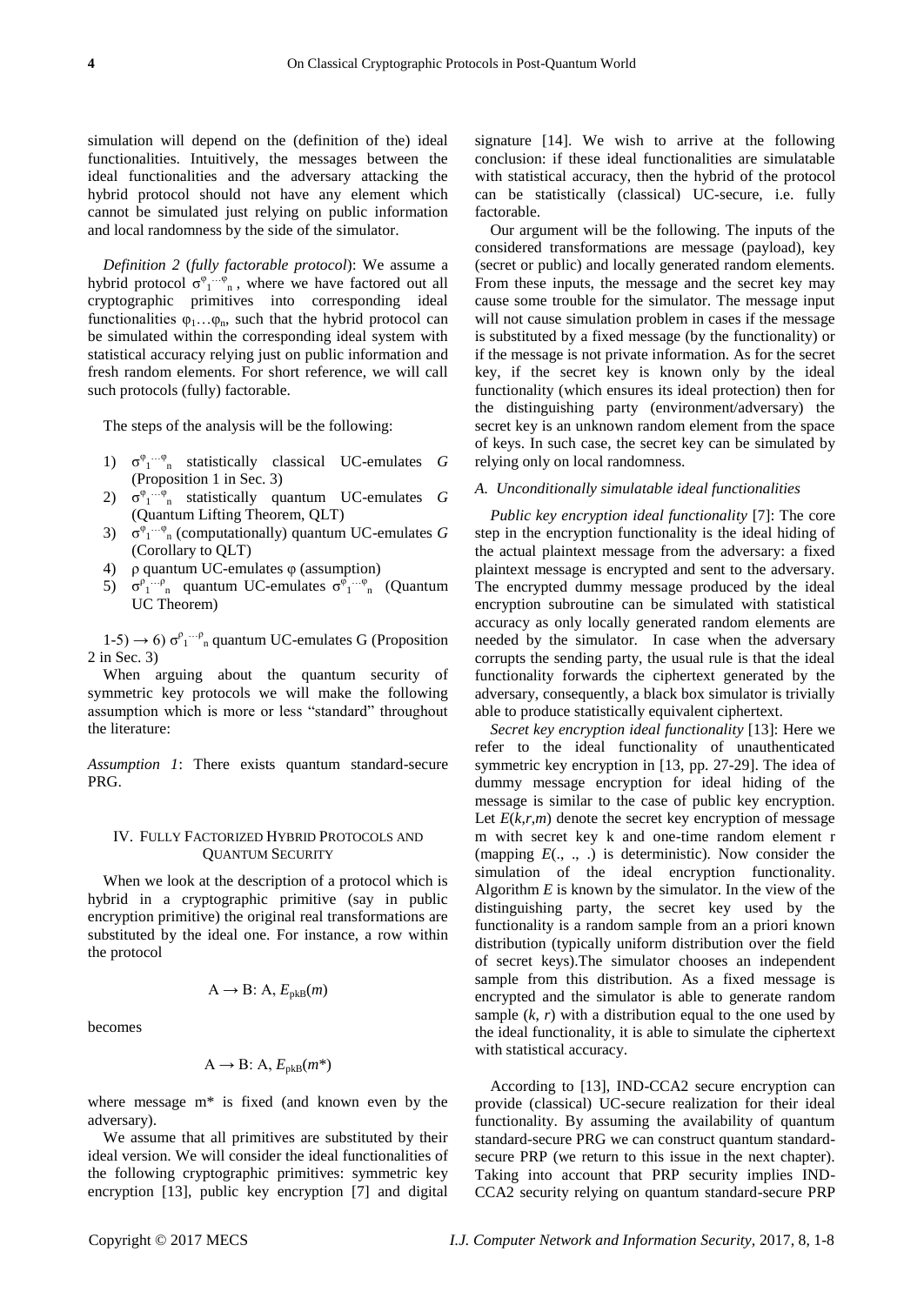we achieve quantum UC-secure realization of the unauthenticated secret key encryption ideal functionality.

*Digital signature ideal functionality* [14]: The concept of statistically unpredictable digital signature was introduced in [14], with the aim to extend the UCSA framework to protocols using digital signatures. If we use such a digital signature then no adversary even a computationally unbounded one with adaptive access to the signing oracle is able to guess only with negligible probability the oracle's next output (signature) for any input (message). Such a strong signature is needed in [14] to transform the hybrid protocol into an equivalent Dolev-Yao style symbolic one. Strong signature schemes can provide (classical) UC-secure realization for this ideal functionality (see e.g. super-secure signature schemes in [11]).

This ideal functionality is a modification of the ideal functionally proposed earlier by Canetti in [6]. In [14] the adversary is allowed to define the description of a statistically unpredictable polytime signing algorithm *S* and a polytime verification algorithm *V*. Successful forging means the creation of a new (message, signature) pair which verifies correctly, instead of the creation of a correctly verifiable pair for a new message as in [6].

Now consider the simulation of the ideal signature [14]. The simulator obtains the description of algorithms *S* and *V* from the simulated (black box) adversary. Using local randomness the simulator produces an instance of the statistically unpredictable polytime signature generation algorithm. This step is similar to the one made by the ideal functionality, as the ideal functionality generates and keeps the "signature key" secret. This way a simulated signature becomes statistically indistinguishable from the one produced within the hybrid protocol. Recall, the unpredictability property of *S* is needed in the symbolic transformation approach. We do not rely on this special property in the simulation of the hybrid protocol.

Our statement on full factorability is as follows:

*Proposition 1:* Assume a hybrid protocol  $\sigma^{\varphi_1 \cdots \varphi_n}$ , obtained from a protocol σ, which is a member of the considered class of protocols and where all cryptographic primitives are substituted by corresponding ideal functionalities  $\varphi_1...\varphi_n$ . Assume those ideal functionalities are simulatable with statistical accuracy. If the hybrid protocol is computationally (classical) UC-secure realization of the ideal functionality of the task then it is also statistically (classical) UC-secure realization of the same ideal functionality.

*Proof*: We have a real system with the hybrid protocol and an ideal system with an ideal functionality *G*, where *G* is the ideal functionality for the cryptographic task. We assume, as usual, that the ideal system adversary (simulator) carries out black box simulation. The proof can be broken down to the indistinguishability of individual protocol messages and the corresponding simulated messages. A generic message is an efficiently

evaluable, known deterministic function of the outputs of cryptographic primitives and local random bits, where all a priori known parameters are assumed to be incorporated into the function. Accordingly, the simulator is also aware of this function. As the outputs of the considered ideal functionalities representing the primitives can be simulated with statistical accuracy, the simulator will be able to simulate all protocol messages by a statistically indistinguishable way relying only on local randomness.

#### *B. Quantum UC-security*

In this paper, we are interested in the adaptation of known computationally UC-secure constructions to the quantum environment. Here the following result can be of help to us:

*Proposition 2:* Assume protocol σ, coming from the class of considered protocols, is a (classical) UC-secure realization of a cryptographic task *G*. If the cryptographic primitives used in σ are even quantum standard UCsecure, then protocol  $\sigma$  is also quantum standard UCsecure realization of task *G*.

*Proof:* Let protocol  $\sigma^{\varphi_1 \cdots \varphi_n}$  be the hybrid protocol, where all primitives are substituted by their ideal functionalities. By assumption, protocol  $\sigma$  is a (classical) UC-secure realization of a cryptographic task *G*. The (classical) UC composition theorem implies that the hybrid protocol is also a (classical) UC-secure realization of the task. Now using Proposition 1, it follows that the hybrid protocol is even statistically (classic) UC-secure. By the Quantum Lifting Theorem, this fact implies that the hybrid protocol statistically quantum UC-emulates *G*. Obviously this fact implies the weaker computational quantum UC-security of the hybrid. Hence, we can apply Unruh's composition theorem.

Recall we set a double goal in this paper. One of them is to establish computational quantum UC-security of some sets of classical UC-secure protocols. The other goal comes from the practical requirement of efficiency, which further restricts the set of available protocols. Available constructions for believed to be quantum secure public key encryptions lag far behind our efficiency intentions. The case of digital signatures seems worse, for example, the author is not aware of results even on quantum secure constructions for strong signatures. Accordingly, in the next chapter, first of all, we will discuss the problem of the construction of quantum standard-secure symmetric key protocols. The practical importance is that a fast implementation of symmetric key encryption primitives could be based on AES encryption algorithm with appropriate key size as long as we believe that this encryption algorithm can be a practical instantiation of computationally quantum standard UC-secure PRP. We will also consider the extent of cryptographic tasks reachable by relying only on symmetric key primitives.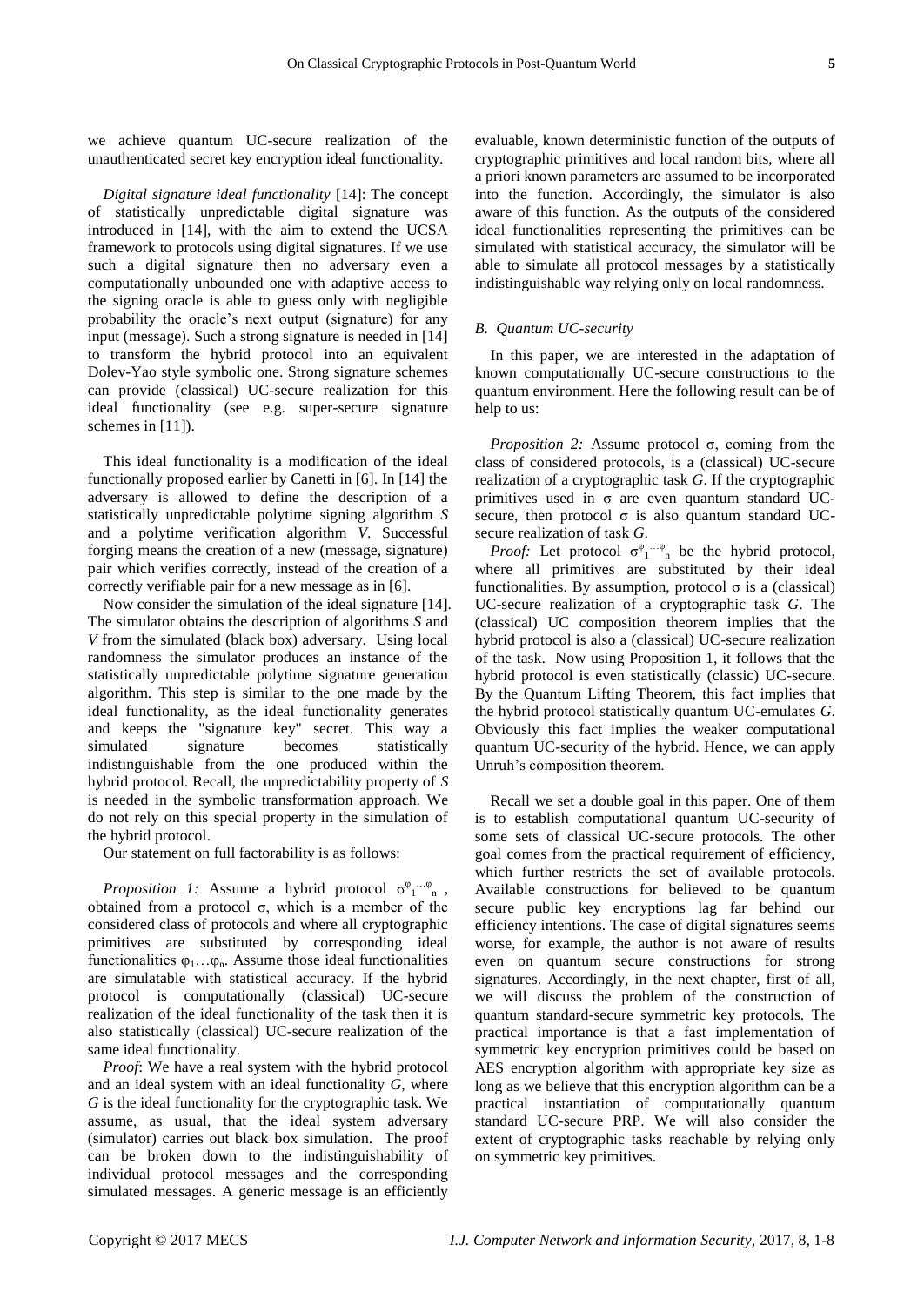# V. QUANTUM STANDARD-SECURE SYMMETRIC KEY **PROTOCOLS**

First, we outline the class of cryptographic tasks which become accessible for our approach when we rely solely on symmetric key primitives. This set of tasks we will call lower layer tasks. The distinguishing characteristic of the higher layer is that even legitimate parties distrust each other, as any of the parties may try to deviate from honest behavior. Therefore, the protocol has to force honest behavior.

A task is in the higher layer if in at least one step of the protocol run there exists at least one party such that a non-unique set of potential non-halting actions is available for him with the (expected) honest action included and the party may deviate from the expected (honest) action in an arbitrary way but keep within the set of non-halting actions. (non-halting action means a step which does not contradict to the verification rules of the protocol)

In the classic example, a party may cheat about the outcome of a local coin flipping. In order to avoid any non-wanted advantage at any parties, the protocol has to force honest behavior, leaving just a single non-halting action for the party at any step. Approaching from another perspective, a cryptographic protocol task implicitly or explicitly defines the outcome (gain) for each participant if the rules are followed honestly by the legitimate parties. An honest party accepts this promised gain and does not look for potential ways for getting extra gain probably at the disadvantage of the peer. If in this respect any of the parties is dishonest the task is of higher layer.

Accordingly, in lower layer tasks parties are trustable and they exactly follow the expected honest actions. In such tasks parties running a protocol, the instance has only a common enemy, the network adversary. Recall higher layer tasks are interesting even in case when the network adversary is missing, e.g. all communication links are secure.

The lower layer hosts tasks for securing the communication network: authenticated communication, secure communication, and key exchange/refreshing. Recall, the core higher layer protocols are zero knowledge, bit commitment, oblivious transfer and remote coin flipping. As it is well known, unfortunately, symmetric key cryptography, in particular, symmetric key encryption has a severe drawback with respect to solving commitment problems during simulation ([1]). Recall, the commitment problem in the simulation based approach of security occurs when the simulator, in vain of some information, has to simulate a certain protocol message and the simulated message contradicts to the correct one when the latter turns out later. For example, if the simulator has to simulate a ciphertext without knowing the plaintext and the secret key, it can resolve the commitment problem only if the encryption key is not revealed later on. In accordance, in [13] it is assumed that the environment does not use the symmetric key encryption functionality in such a way that the

commitment problem occurs. Recall, bit-commitment functionality has (classical) UC-realization in oblivious transfer hybrid with statistical accuracy, if commitment is unrealizable with a given crypto toolkit then the same is true for oblivious transfer. Recall that oblivious transfer is complete for the task of general function evaluation, therefore it can be guessed that in the world of symmetric key cryptography, realizations of higher layer tasks can be achieved only by relying on powerful trusted third party (TTP), which in theoretical terms means a "trivial" realization. In this world, all parties have to have secure channel to the TTP, which assumes shared secret key between each of the parties and the TTP. Key initialization needs "out of band" method, therefore, the geographic coverage of such TTP is expectedly limited. This disadvantage can be considered as "cost" paid for efficient implementation based on symmetric key crypto. The restriction on geographical coverage can somewhat be relieved by assuming a chain or in general a graph of TTPs, which might allow that even "TTP-remote" users could be parties of the same instance, i.e. a symmetric key analog of the hierarchy of public key certification authorities.

#### *A. Construction of quantum standard-secure primitives*

*The technique of construction:* A fundamental question in cryptography is the construction of a primitive from another one (note, such approach resembles the modular design for protocols). Recall, a black-box reduction is an efficient algorithm that transforms an (even inefficient) adversary, breaking any instance *p* of primitive *P*, into an algorithm breaking the instance *q* of primitive *Q*. Here both the adversary and the primitive *P* is black box, and *p* is the (black-box) construction out of *q*.

We exploit such black box reduction the following way. Assume we have a black box reduction proof for the classical computational security of a construction *P*. If the underlying primitive (*Q*) is even quantum standard secure then the black box proof implies the quantum standard security of construction *P*. We use this argument in generation of quantum standard secure PRF and PRP.

*Quantum standard-secure PRF:* The strongest model of the symmetric key encryption is the (strong) pseudorandom permutation (PRP). For our symmetric key protocols, we need quantum standard-secure PRP. Recall, we assume the existence of quantum standardsecure PRG. The classical construction of Goldreich, Goldwasser, and Micali (GGM) for PRF is a black box reduction of the breaking of PRF to the breaking of PRG. As we assume the existence of quantum standard-secure PRG, it follows that using the GGM's construction we can obtain quantum standard-secure PRF.

*Quantum standard-secure PRP:* Now we recall the classical DES-based Luby-Rakoff's construction of PRP out of PRF: Let construction PRP\_1 and PRP\_2 be the construction which uses real random function and PRF components, respectively. Distinguishability of PRP\_1 and PRP\_2 can efficiently be reduced to the distinguishability of the PRF from the real random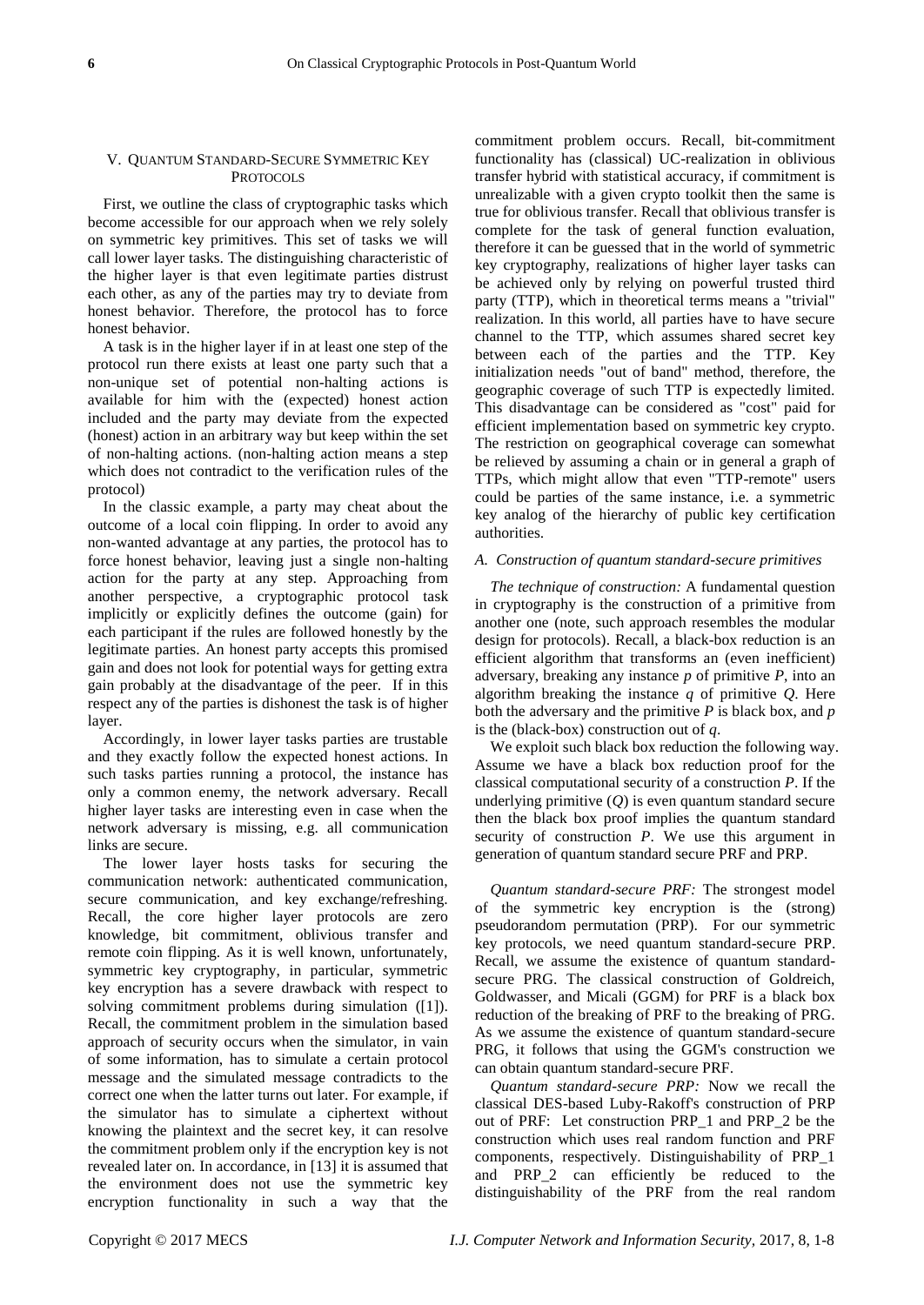function. In turn, distinguishability of PRP\_1 from real random permutation (RP) decreases exponentially in the input block size (under polynomial increase in the number of queries) independently from the computational time of the distinguisher. Consequently, if a quantum standard-secure PRF is available then no adversary even with standard quantum polynomial computational resource is able to distinguish constructions PRP\_1 and PRP 2, where in turn PRP 1 is not distinguishable from RP for any such adversary. So if PRP 2 would be distinguishable from RP with non-negligible probability, then the same should be the case for the pair of PRP\_1 and PRP\_2.

# *B. Examples of quantum standard-secure protocols*

*"Simple protocols"*: Computational complexity of guessed to be quantum standard-secure public key primitives is high. If we set aside the requirement of efficiency and we look just at the goal of quantum standard UC-security then for application examples we can consider the "simple protocols" in  $[7]$  and  $[14]$ , e.g. the Needham-Schroeder-Lowe key exchange protocol. For more application oriented example, we recall that among secure routing protocols for ad hoc sensor networks there are simple protocols, e.g. protocol Endaira [17],[18] which uses solely digital signature primitive.

*Secure messaging and key refreshing symmetric key protocols:* The message of this example is that assuming the availability of computationally quantum UC-secure PRP encryption, key lower layer protocols remain computationally quantum UC-secure: the fundamental results of Canetti-Krawczyk [8] on secure channel and key refreshing can be adapted to quantum scenario. Also, we can extend the set of primitives to the weaker assumption of computationally quantum IND-CCA2 secure encryption.

First, we consider the UC-secure realization of cryptographic task of secure message transmission (SMT) by  $F_{\text{AUTH}}$ -hybrid protocol. The task of SMT can be realized computational quantum UC-securely by  $F_{\text{AUTH}}$ hybrid protocol assuming computationally quantum secure PRP encryption and preset shared keys. The difficulty of the simulation reduces to the following problem: without knowing the secret key and the message we have to simulate the ciphertext, however, sometimes later the message gets revealed and we have to show up a consistent key (so-called simulation equivocality property). Note, if we had assumed a real random permutation (RP) for encryption then any key would become consistent. However, this fact is inherited also by computational quantum PRP realization in the view of a distinguisher with computational quantum complexity.

By weakening the assumption on the symmetric key primitive, now assume that standard secure encryption (IND-CCA2) primitive is available which is secure against a computational quantum adversary. The related strongest result in (classical) computational context is in [8], where two different approaches were proposed:

- i). In the first of them, the commitment problem during the simulation was solved by weakening the UCmodel with the introduction of the concept of socalled non-information oracle. We do not need such weakening if we assume the availability of the (much) stronger PRP encryption model. (Note the idea of non-information oracle is not complexity specific it can work also in quantum environment.)
- ii). In the second approach of Canetti-Krawczyk [8], (strong) UC-secure realization is possible (i.e. without relying on non-information oracle) if we can assume that computationally UC-secure PRG. We could repeat their approach based on quantum standard-secure PRG.

Finally, considering the task of key refreshing in [8], the UC-secure realization uses secret PRF primitive. Quantum-secure PRF primitive is assumed to be available as we discussed it above.

Recall, if we want to carry out our proposed approach for a concrete protocol then according to Proposition 2 first we have to verify the classical UC-security of the hybrid protocol. In the above examples, we could rely on known to be (classical) UC-secure protocols. If this is not the case, the step of hybridization may substantially reduce the complexity of the verification, though the analysis remains computational. The additional strength of the UCSA approach at this step is the complete elimination (of the complexity) of the computational assessment, as it is purely symbolic. At this point, the UCSA approach can be channeled naturally into the implementation of our approach when the target is a "simple protocols" built from public key or digital signature primitives. Note, however, at least to the best knowledge of this author, there is not known ideal functionality for symmetric key encryption which is of Dolev-Yao style and simulatable according to the Canetti's (classical) UC-security approach. Therefore, the analysis of the symmetric key hybrid protocols seems to remain computational.

#### VI. CONCLUSIONS

In this paper we have examined the question about the viability of efficient cryptographic solutions, if suddenly it turns out that powerful quantum computers start breaking existing cryptographic protocols all over the globe. An even stronger question is that can we do it even in UC-secure way, i.e. keeping provable security guaranties in arbitrary concurrent environment. Based on previous researches in the field we proposed a technique, which supports to give positive answers to the questions posed:

In this paper, we have shown a technique for the assessment of quantum standard UC-security of cryptoprotocols in post-quantum world. The approach covers the "simple protocols" (defined in [7], [14]) extended with symmetric key protocols. In this approach, the key element and requirement for turning from classical to quantum security are the statistical security of